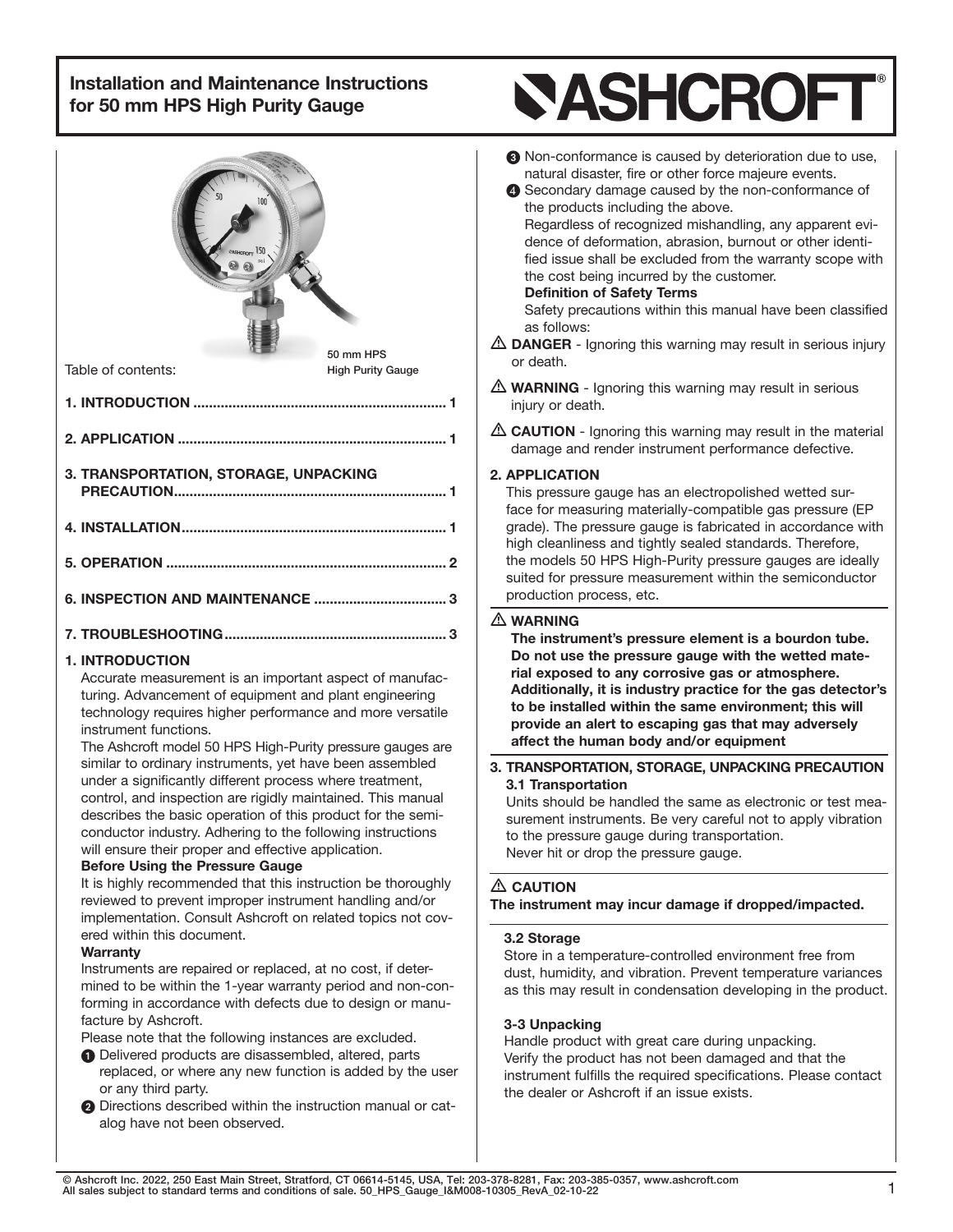#### 4. INSTALLATION

#### 4.1

Install the instrument where the environment is free from vibration, humidity, dust and high temperature.

#### 4.2

The pressure gauges (Grade A) are packaged in a hermetically-sealed polyethylene bag. To avoid contamination, unpack the bag immediately before using the instrument.

#### 4.3

Direct connection pressure gauges, directly screwed to the piping, should always be supported.

#### 4.4

Install the pressure gauge so that the dial reading is vertical.

## $\triangle$  CAUTION

An error is an accuracy that will result in the event the pressure gauge is not installed in a vertical position.

#### 4.5

In liquid measurement, the pressure head difference between the pressure outlet port and pressure gauge has a negative effect upon the accuracy.

## $\triangle$  CAUTION

If a pressure gauge with a range of 0 to 0.1 mPa is installed one meter higher than the pressure outlet port, the instrument reading will reflect a lower than actual pressure. This error corresponds to 10% of the span. On the contrary, if a pressure gauge is one meter lower than the pressure outlet port, the unit will register a value that is 10% higher than the actual gauge.

In the event the installation point is known, the pointer may be adjusted higher or lower to coincide with the estimated error. A pressure gauge with a zero adjustment pointer can be re-zeroed after it has been installed.

#### 4.6

Reduce pressure pulsation to an absolute minimum.

#### 4.7

When installing the instrument, be sure to apply a wrench to the flats of the gauge's pressure connection and rotate clockwise. Do not apply force to the enclosure as this will cause the dial to move and result in the zero-point shift.

## $\triangle$  CAUTION

Do not apply force to the enclosure as this will cause damage and adversely affect product performance.

#### 4.8

Take precautions to ensure the unit is not exposed to temperatures where process media is liable to freeze.

#### 4.9

It is recommended that a siphon or length of pipe be utilized when high-temperature fluids are being measured.

# **SASHCROFT**

#### 4.10

Take precautions on the use of  $\frac{9}{16}$ -18UNF (Connection thread) **1** Take care not to damage the seat surface.

#### $\triangle$  WARNING

Scratches or scoring can result in the measuring device to leak. This may prove hazardous, though this would depend upon the type of application being measured.

**2** Do not use previously removed packing and filter packing. Replace with new parts whenever they are disassembled. SWITCH SETTING:

Please follow these instructions, the switch are normally factory set to save time the customer time. However, they are field adjustable.

#### CAUTION:

Supply voltage should not exceed switch rating. For higher supply, adding a relay is recommended.

#### SWITCH ADJUSTMENT:

The following procedure must be done by putting the gauge on a test bench or while in actual service. The switch adjustment along the inner case. Remove threaded window and mover orange pointer by hand to desired pressure. One or two trials may be necessary to attain the exact setpoint.



## 5. OPERATION

5.1 Make sure that the pointer is at the '0' position prior to

applying pressure to the gauge.

5.2

Raise and lower pressure slowly, while avoiding sudden increase/decrease of pressure.

#### 5.3

Never apply pressure in excess of the unit's pressure rating. 5.4

Use the pressure gauge for measuring pressure less than ½ to  $\frac{2}{3}$  of the full-scale range.

#### $\triangle$  WARNING

Never apply pressure beyond the maximum pressure (i.e., the full-scale value). Injury and/or damage may occur if pressure element ruptures due to extreme pressure in excess of its pressure rating.

#### 5.5

Measured fluids, gas or liquid, should be compatible and not corrosive to SUS316L.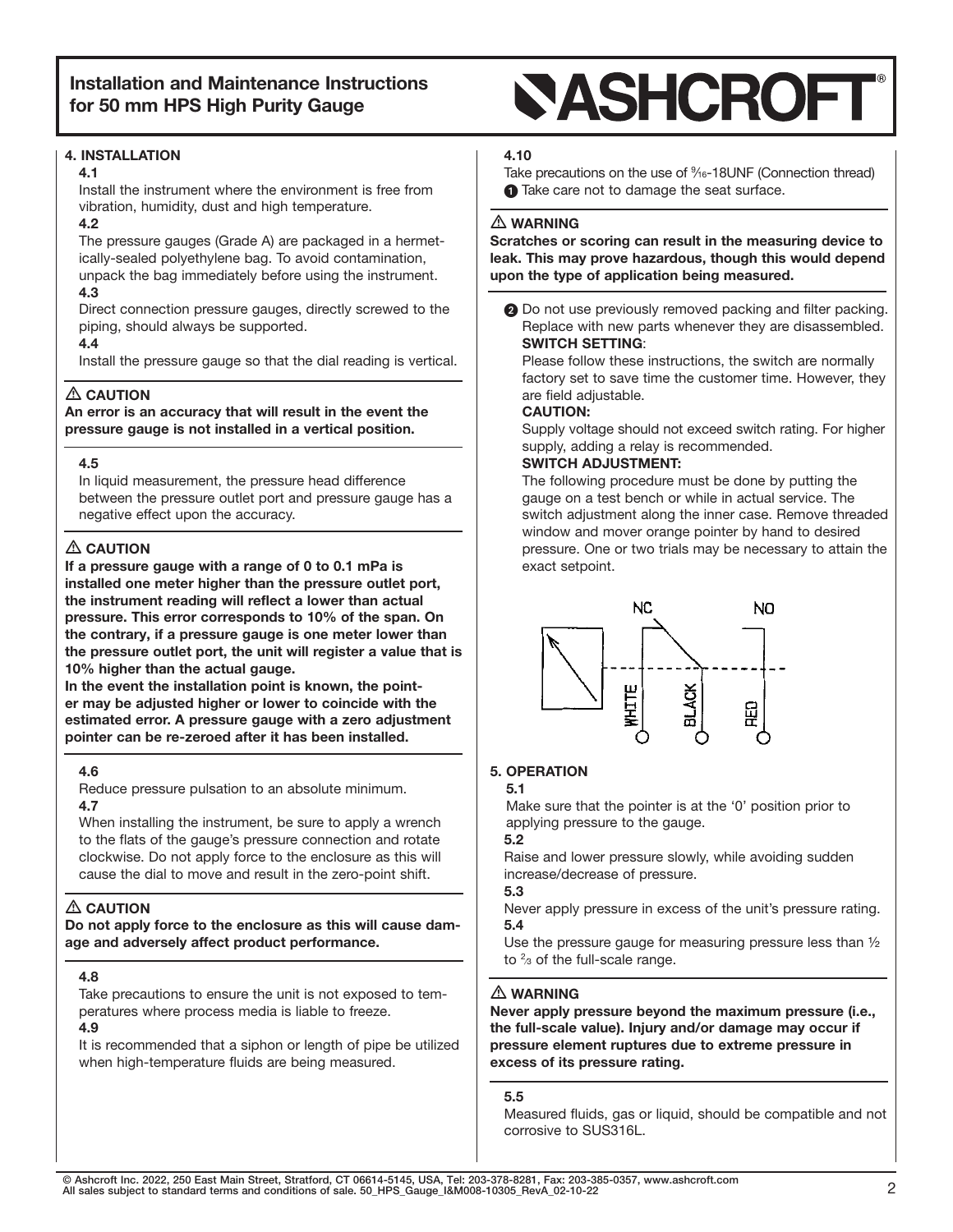# **SASHCROFT**

### $\triangle$  WARNING

Do not use this pressure gauge with fluids that may corrode the instrument's wetted parts.

If corrosive fluid flows through this pressure gauge, the pressure element (Bourdon tube) may be damaged or burst and it flows out, resulting in injury or damages to the peripheral device and equipment.

#### 5.6

Do not modify the pressure gauge.

#### $\triangle$  warning

Do not attempt to modify the product itself or provide it with additional functions.

#### 5.7

Do not apply glue to the blow-out disk, tear a hole, interspace, or make any other alterations to the instrument. Duly note, if ignored, the unit will fail to function as designed. Failure to relieve pressure properly, this could result in quite dangerous accidents.

#### 6. INSPECTION AND MAINTENANCE

#### 6.1

Check the gauge accuracy regularly to ensure correct indication; this is recommended to be once or more per year. 6.2

Pressure indication error of approximately 1 graduation is repairable, yet the instrument must be replaced when the error is identified as substantial.

#### 7. TROUBLESHOOTING

 Refer to the accompanying table and implement appropriate countermeasures. Contact Ashcroft in the event the issue persists.